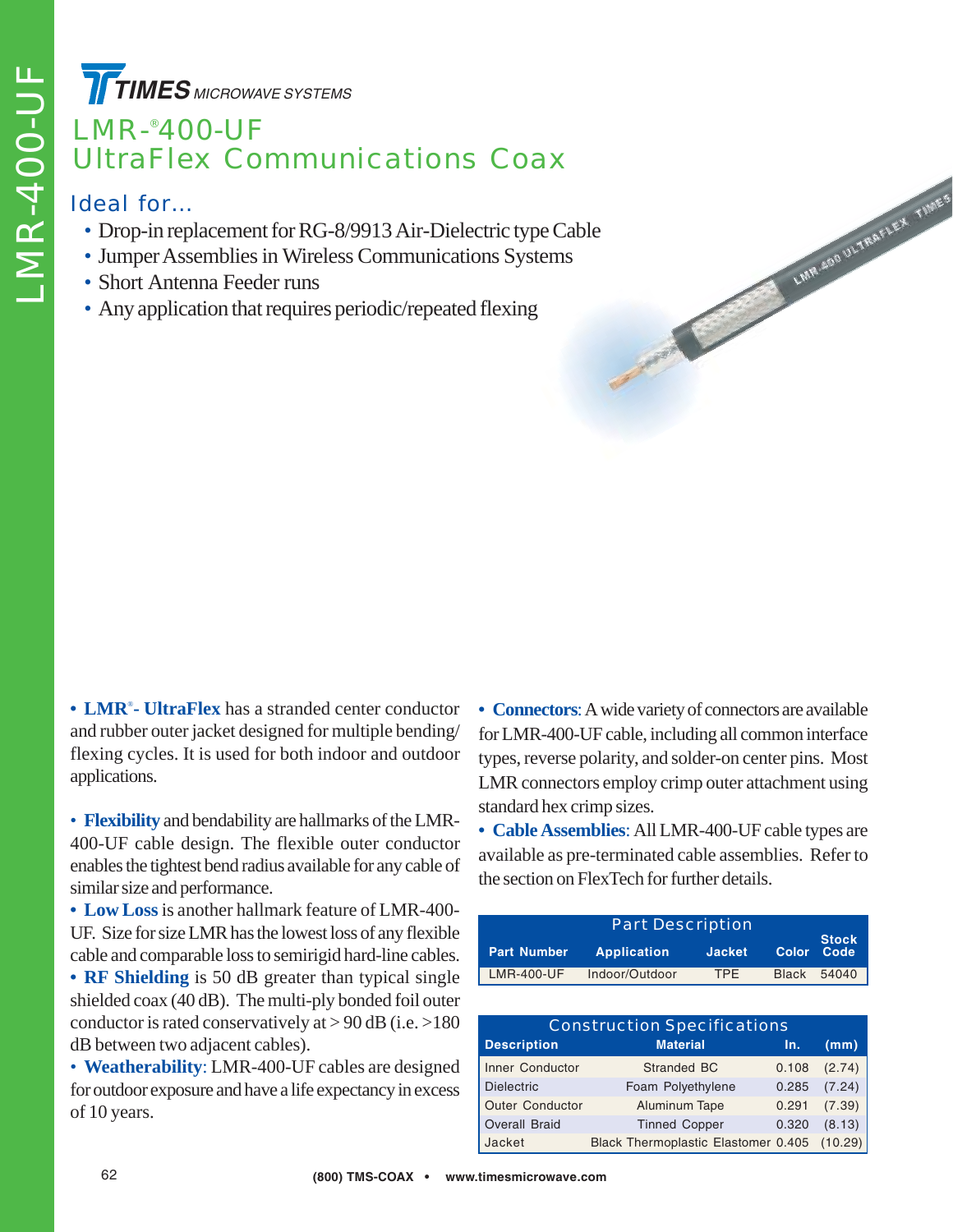| <b>Cutoff Frequency</b>        | GHz                |       | 16.2    |
|--------------------------------|--------------------|-------|---------|
| Velocity of Propagation        | $\%$               | 85    |         |
| <b>Dielectric Constant</b>     | <b>NA</b>          |       | 1.38    |
| <b>Time Delay</b>              | $nS/ft$ ( $nS/m$ ) | 1.20  | (3.92)  |
| Impedance                      | ohms               |       | 50      |
| Capacitance                    | $pF/ft$ ( $pF/m$ ) | 23.9  | (78.40) |
| Inductance                     | uH/ft (uH/m)       | 0.060 | (0.21)  |
| <b>Shielding Effectiveness</b> | dB                 |       | >90     |
| <b>DC</b> Resistance           |                    |       |         |
| <b>Inner Conductor</b>         | ohms/1000ft (/km)  | 1.07  | (3.51)  |
| <b>Outer Conductor</b>         | ohms/1000ft (/km)  | 1.65  | (5.4)   |
| <b>Voltage Withstand</b>       | <b>Volts DC</b>    |       | 2500    |
| Jacket Spark                   | <b>Volts RMS</b>   | 8000  |         |
| Peak Power                     | kW                 |       | 16      |

Electrical Specifications **Performance Property Units US (metric)**





Calculate Attenuation = (0.146748) • √ FMHz + (0.000312) • FMHz (interactive calculator available at http://www.timesmicrowave.com/cable\_calculators)<br>Attenuation: VSWR=1.0; Ambient = +25°C (77°F) Power: VSWR=1.0; Ambient Sea Level; dry air; atmospheric pressure; no solar loading

| <b>Mechanical Specifications</b> |                |           |          |  |  |  |  |
|----------------------------------|----------------|-----------|----------|--|--|--|--|
| <b>Performance Property</b>      | <b>Units</b>   | <b>US</b> | (metric) |  |  |  |  |
| <b>Bend Radius: installation</b> | in. $(mm)$     | 1.0       | (25.4)   |  |  |  |  |
| Bend Radius: repeated            | in. $(mm)$     | 4.0       | (101.6)  |  |  |  |  |
| <b>Bending Moment</b>            | $ft-lb$ (N-m)  | 0.375     | (0.51)   |  |  |  |  |
| Weight                           | lb/ft (kg/m)   | .088      | (0.131)  |  |  |  |  |
| <b>Tensile Strength</b>          | $lb$ (kg)      | 160       | (72.6)   |  |  |  |  |
| <b>Flat Plate Crush</b>          | lb/in. (kg/mm) | 20        | (0.36)   |  |  |  |  |

**MICROWAVE** 

| <b>Environmental Specifications</b> |            |           |  |  |  |  |  |
|-------------------------------------|------------|-----------|--|--|--|--|--|
| <b>Performance Property</b>         | $^{\circ}$ | °C.       |  |  |  |  |  |
| Installation Temperature Range      | $-40/+185$ | $-40/+85$ |  |  |  |  |  |
| Storage Temperature Range           | $-94/+185$ | $-70/+85$ |  |  |  |  |  |
| <b>Operating Temperature Range</b>  | $-40/+185$ | $-40/+85$ |  |  |  |  |  |

| (800) TMS-COAX |  | www.timesmicrowave.com |  |
|----------------|--|------------------------|--|
|----------------|--|------------------------|--|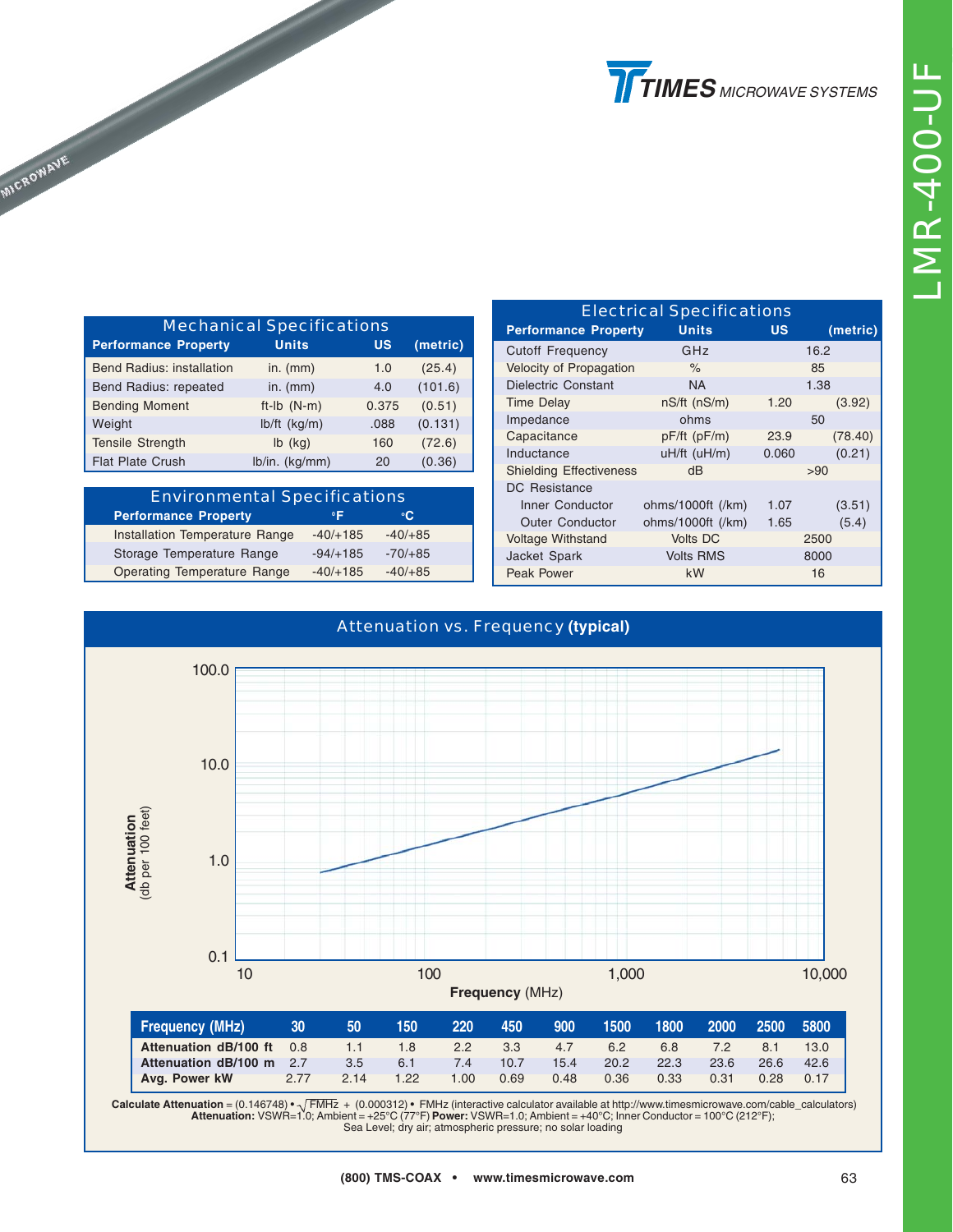LMR-400-UF LMR-400-UF

**TIMES** MICROWAVE SYSTEMS

#### LMR® -400-UF UltraFlex Communications Coax



#### **Connectors**

| Interface       | <b>Description</b> | Part<br><b>Number</b> | <b>Stock</b><br>Code | <b>VSWR**</b><br>Freq. (GHz)    | <b>Coupling</b><br><b>Nut</b> | Inner<br><b>Contact</b><br><b>Attach</b> | Outer<br><b>Contact</b><br><b>Attach</b> | Finish*<br><b>Body</b><br>/Pin | -in | Length<br>(mm) | in.             | <b>Width</b><br>(mm) | lb    | Weight<br>(g) |
|-----------------|--------------------|-----------------------|----------------------|---------------------------------|-------------------------------|------------------------------------------|------------------------------------------|--------------------------------|-----|----------------|-----------------|----------------------|-------|---------------|
| 7-16 DIN Female | Straight Jack      | TC-400-716-FC         | 3190-376             | $<1.25:1$ (2.5)                 | <b>NA</b>                     | Solder                                   | Clamp                                    | S/S                            | 1.6 | (41)           | 1.13            | (28.7)               | 0.281 | (127.5)       |
| 7-16 DIN Male   | Straight Plug      | TC-400-716-MC         | 3190-279             | $<1.25:1$ (2.5)                 | Hex                           | Solder                                   | Clamp                                    | S/S                            | 1.4 | (36)           | 1.40            | (35.6)               | 0.268 | (121.6)       |
| <b>BNC Male</b> | Straight Plug      | <b>TC-400-BM</b>      | 3190-318             | <1.25:1(2.5)                    | Knurl                         | Solder                                   | Crimp                                    | N/S                            | 1.7 | (43)           | $0.56$ (14.2)   |                      | 0.063 | (28.6)        |
| Mini-UHF        | Straight Plug      | TC-400-MUHF           | 3190-520             | $<1.25:1$ (2.5)                 | Knurl                         | Solder                                   | Crimp                                    | N/G                            | 1.1 | (28)           | $0.50$ $(12.7)$ |                      | 0.020 | (9.1)         |
| N Female        | Straight Jack      | <b>TC-400-NFC</b>     | 3190-299             | $<1.25:1$ (2.5)                 | <b>NA</b>                     | Solder                                   | Clamp                                    | N/S                            | 1.6 | (41)           | 0.75(19.1)      |                      | 0.119 | (54.0)        |
| N Male          | Straight Plug      | <b>SC-400-NM</b>      |                      | $3190-1454$ < 1.25:1 (2.5)      | Knurl                         | Solder                                   | Crimp                                    | N/G                            | 1.5 | (38)           | 0.75(19.1)      |                      | 0.090 | (40.8)        |
|                 | Straight Plug      | <b>TC-400-NM</b>      |                      | $3190-188$ < 1.25:1 (2.5)       | Knurl                         | Solder                                   | Crimp                                    | N/G                            | 1.5 | (38)           | 0.75(19.1)      |                      | 0.090 | (40.8)        |
|                 | Straight Plug      | <b>TC-400-NMC</b>     | 3190-277             | <1.25:1(2.5)                    | Knurl                         | Solder                                   | Clamp                                    | N/G                            | 1.5 | (38)           | 0.75(19.1)      |                      | 0.121 | (54.9)        |
|                 | Straight Plug      | <b>TC-400-NMH-D</b>   |                      | 3190-552 <1.25:1 (10) Hex/Knurl |                               | Solder                                   | Crimp                                    | A/G                            | 1.5 | (38)           | 0.89            | (22.6)               | 0.113 | (51.3)        |
|                 | <b>Right Angle</b> | TC-400-NMH-RA         | 3190-422#            | < 1.35:1<br>(6)                 | Hex                           | Solder                                   | Crimp                                    | S/G                            | 1.8 | (46)           | 1.25            | (31.8)               | 0.130 | (59.0)        |
|                 | <b>Right Angle</b> | TC-400-NMH-RA-D       | 3190-2293#           | (6)<br>< 1.35:1                 | Hex/Knurl                     | Solder                                   | Crimp                                    | A/G                            | 1.8 | (46)           | 1.25            | (31.8)               | 0.130 | (59.0)        |
| <b>SMA Male</b> | Straight Plug      | <b>TC-400-SM</b>      | 3190-439             | < 1.25:1<br>(8)                 | Hex                           | Solder                                   | Crimp                                    | N/G                            | 1.2 | (29)           | $0.50$ $(12.7)$ |                      | 0.032 | (14.5)        |
| <b>TNC Male</b> | Straight Plug      | <b>TC-400-TM</b>      | 3190-260             | $<1.25:1$ (2.5)                 | Knurl                         | Solder                                   | Crimp                                    | N/S                            | 1.7 | (43)           | $0.59$ (15.0)   |                      | 0.074 | (33.6)        |
|                 | <b>Right Angle</b> | <b>TC-400-TM-RA</b>   | 3190-442#            | <1.35:1(2.5)                    | Knurl                         | Solder                                   | Crimp                                    | N/G                            | 1.7 | (43)           | $0.59$ $(15.0)$ |                      | 0.085 | (38.6)        |

\* Finish metals: N=Nickel, S=Silver, G=Gold, SS=Stainless Steel, A=Alballoy \*\*VSWR spec based on 3 foot cable with a connector pair # Available in bulk pack